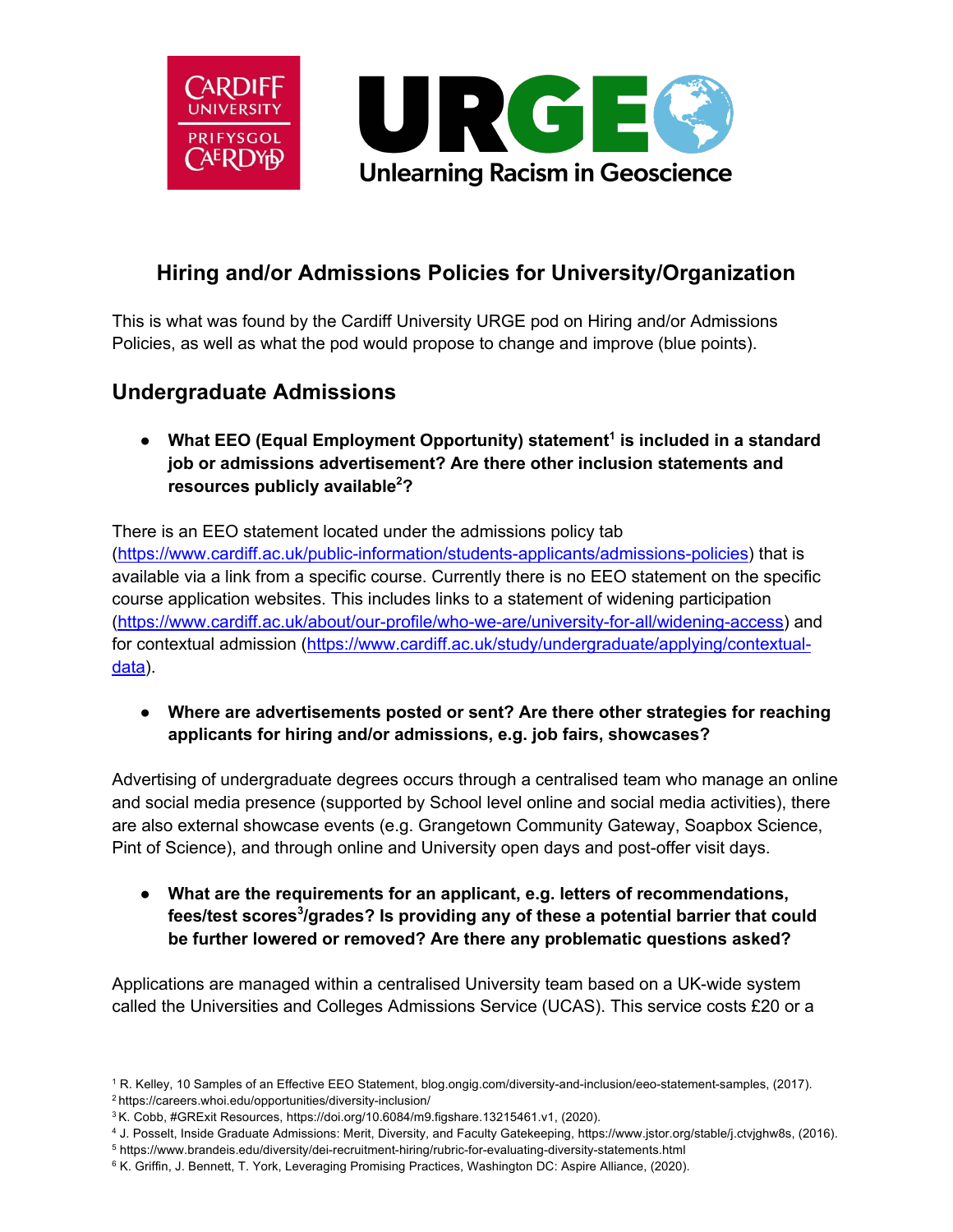

single choice and £26 for multiple choices (https://www.ucas.com/connect/blogs/paying-yourapplication)

Applicant requirements are managed within the central university, with criteria that are set by the school. There are multiple pathways to entry (e.g. A-level, Welsh baccalaureate). The current offer in terms of A-level is:

A typical A-level offer requires:

ABB-BBB (with 1 science subject) or BBB-BBC (with 2 science subjects). Acceptable science subjects: Biology, Chemistry, Computer Science, Environmental Science, Geography, Geology, Maths, Physics.

After all initial offers are made, the University may invite applications at a lower offer to reach a targeted number of entries for the course. The process is iterative, with school admissions committees interacting with University admissions committees to decide the correct criteria to reach the targeted number of entries.

All admissions must also meet University English language requirements.

● **How are applicants/applications evaluated? Is that process and/or rubric4,5 public? What kind of biases are introduced in this process and what strategies are used to address these, e.g. removing applicant names?**

The process is based on criteria, so is robust in a lot of ways. There is potential for bias during the clearing process, where the criteria can be varied. However, this bias may be in a positive direction as it will potentially include students who are disadvantaged by our current criteria.

● **Who is on selection committees and who makes the final decisions? Who interacts with the applicants?**

Much of the process is automated and centralised. The school has an admissions officer, an academic who is in charge of managing the process and setting the criteria. They report to a Teaching Executive. The central team typically interacts with the students, however the admissions officer or degree scheme leaders may also discuss with students.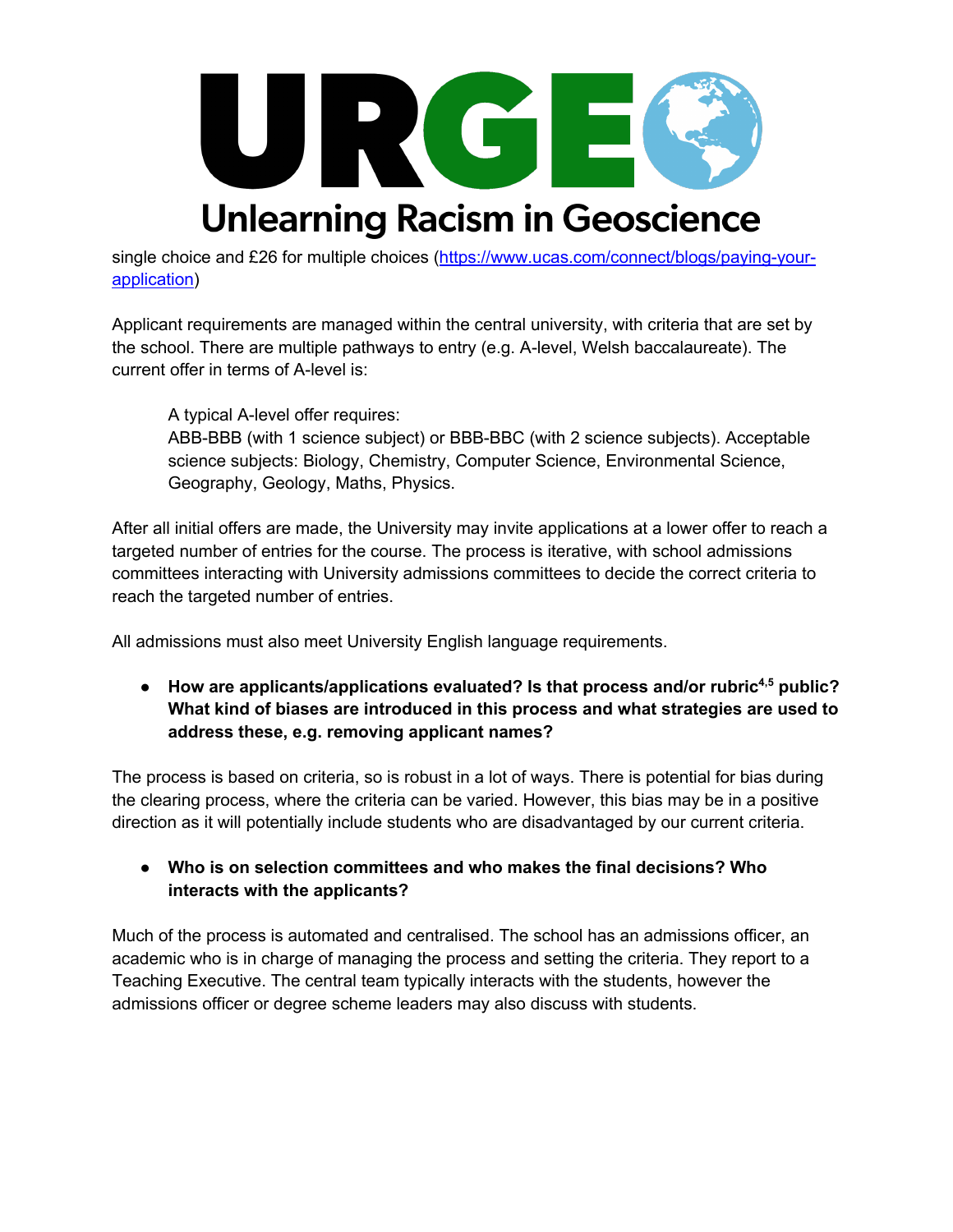

● **Has your hiring and/or admissions process been evaluated by outside consultants? What is the process for changing it?**

N/A as this occurs within the central university

## **PhD Admissions**

● What EEO (Equal Employment Opportunity) statement<sup>1</sup> is included in a standard **job or admissions advertisement? Are there other inclusion statements and resources publicly available<sup>2</sup> ?**

Many of our students are recruited through a multi-university consortium called the NERC GW4+ Doctoral Training Partnership. There is a diversity statement on the website, however, there is no statement on the information for applicants page (https://www.nercgw4plus.ac.uk/apply).

● **Where are advertisements posted or sent? Are there other strategies for reaching applicants for hiring and/or admissions, e.g. job fairs, showcases?**

Applications are advertised online (e.g. find a PhD), through individual institutions, and through individual research networks.

● **What are the requirements for an applicant, e.g. letters of recommendations, fees/test scores<sup>3</sup> /grades? Is providing any of these a potential barrier that could be further lowered or removed? Are there any problematic questions asked?**

Graduates in appropriate science subject such as Geology or Environmental Science, with at least a First Class or 2:1 Honours degree, or a master's. Must satisfy the School that they are academically able to complete the research degree programme (Research Degree Regulations). Must also meet minimum University requirements for English language.

● **How are applicants/applications evaluated? Is that process and/or rubric4,5 public? What kind of biases are introduced in this process and what strategies are used to address these, e.g. removing applicant names?**

Applications are managed centrally, then individual PhD supervisors are asked to consider the applications and provide a ranked list of potential candidates. These aspects are compared to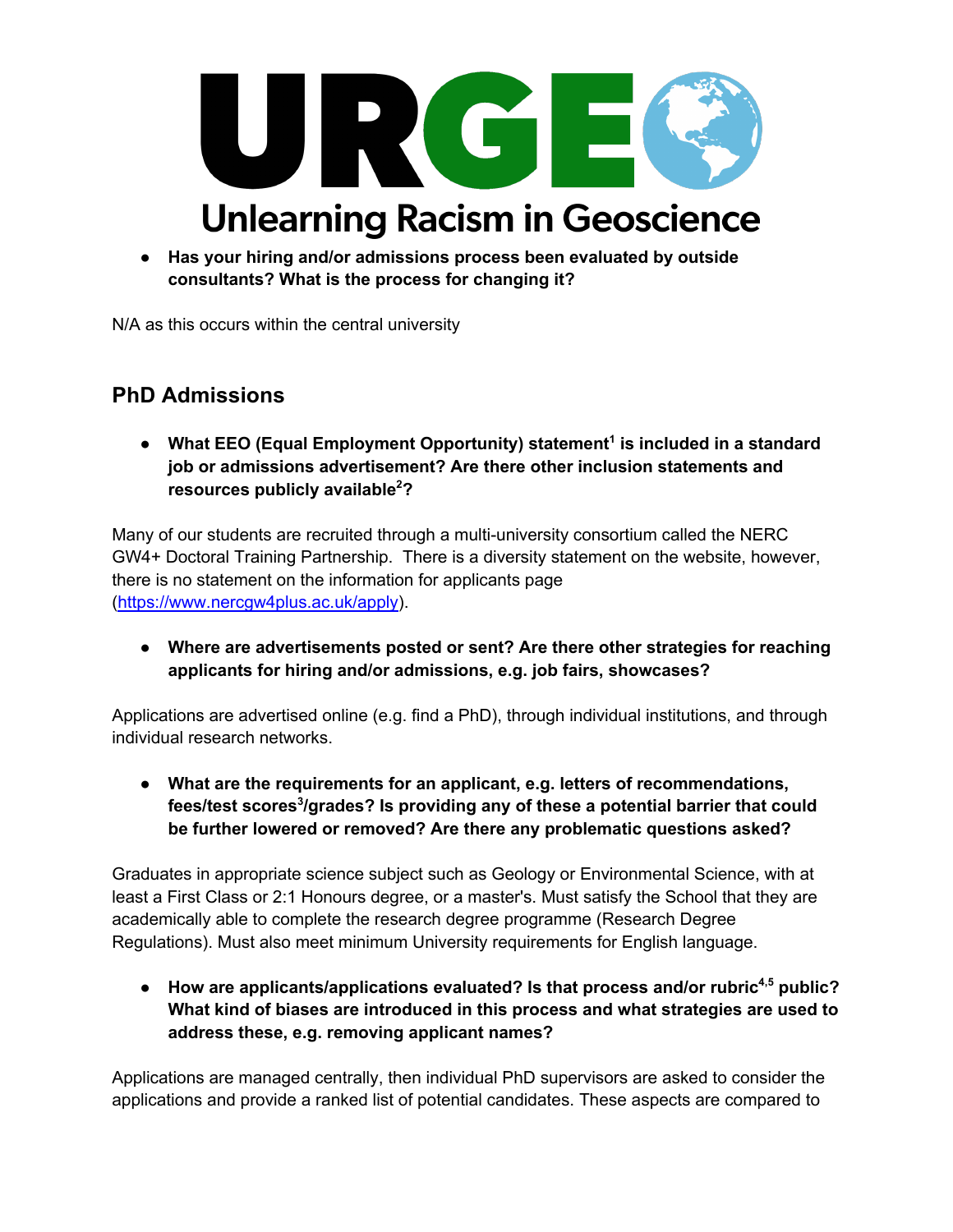

widening participation criteria. These candidates are then considered as a pool by an admissions committee composed of at least three academics from all participating schools. There is a strong requirement for EDI balance of the interview panel.

### **Group suggestions:**

- $\circ$  Allocate or target proportion of PhD studentships to BAME candidates, women, etc.
- $\circ$  Ensure all panel members have recently participated in implicit bias training
- **Who is on selection committees and who makes the final decisions? Who interacts with the applicants?**

The selection committee includes the Director of Postgraduate Studies in EARTH, the University designated DTP lead, a representative(s) from EARTH and BIOSI, and an external member of the GW4+ DTP.

● **Has your hiring and/or admissions process been evaluated by outside consultants? What is the process for changing it?**

This process is instituted by the GW4+NERC DTP management board headed by Bristol University, to ensure a coherent selection process across the 4 participating institutions.

### **Recruitment**

● **What EEO (Equal Employment Opportunity) statement<sup>1</sup> is included in a standard job or admissions advertisement? Are there other inclusion statements and resources publicly available<sup>2</sup> ?**

The following text must be included on academic appointments and is encouraged for other appointments (but ultimately up to PI). Standardised text relating to Equality, Diversity and Inclusion are now pre-populated in the e-recruitment system. The following text has been included in recent advertisements:

*"The School of Earth and Environmental Sciences is committed to promoting equality and diversity, including the Athena SWAN charter for promoting inclusive working practices in STEMM subjects in higher education. We particularly welcome applications from Black, Asian and Minority Ethnic (BAME) and women candidates as BAME and women are currently underrepresented within the School. Appointment will always be made on merit."*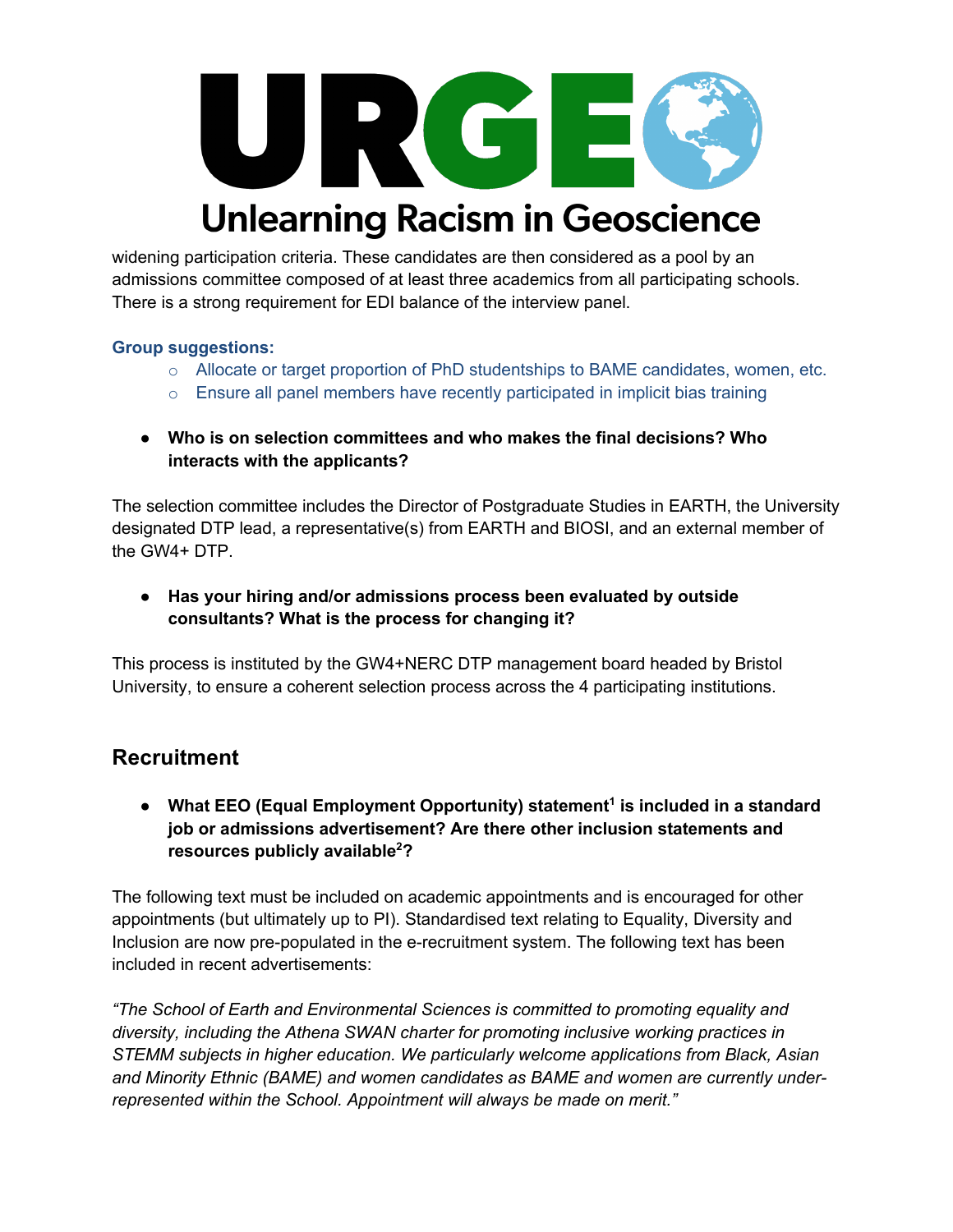

For teaching/research academic positions, the advertisement text must also be processed through an online tool checking for gender or racial bias in language. No such tool is enforced for temporary research positions.

There is a target for one third of applicants to be female. No target currently exists based on ethnicity. Since introducing the gender based target, there has been an increase in gender equality of appointments, with 3/5 female appointed academic staff in 2019-2020. However these 3 appointments were within the School's geography teaching/research themes and no female geoscience appointments have been made since 2004. There are currently no female teaching/research academic staff in the Centre for Solid Earth and Natural Resources.

### **Group suggestions:**

- $\circ$  Ensure this text is also used for all fixed term positions
- $\circ$  Consider why minority groups are not being successfully targeted for geoscience positions, in particular relative to the more successful (gender based) targeting for geography positions. Consider intersectionality between targeting on the basis of gender and ethnicity.
- **Where are advertisements posted or sent? Are there other strategies for reaching applicants for hiring and/or admissions, e.g. job fairs, showcases?**

### *Open-ended teaching / research positions*

Websites: Earthworks, LinkedIn, typical mainstream career websites Networks / promoting diversity: WISE and Diversity Woman (network promoting women in STEM)

Social Media: Twitter, LinkedIn (Staff accounts)

### *Fixed Term Research Positions (PDRA)*

Up to the PI / line manager. Typically Earthworks, main-stream career websites, e-mail list services, and sometimes social media.

### **Group suggestions:**

 $\circ$  Promote the advertisement of both fixed term and open ended positions on diversity networks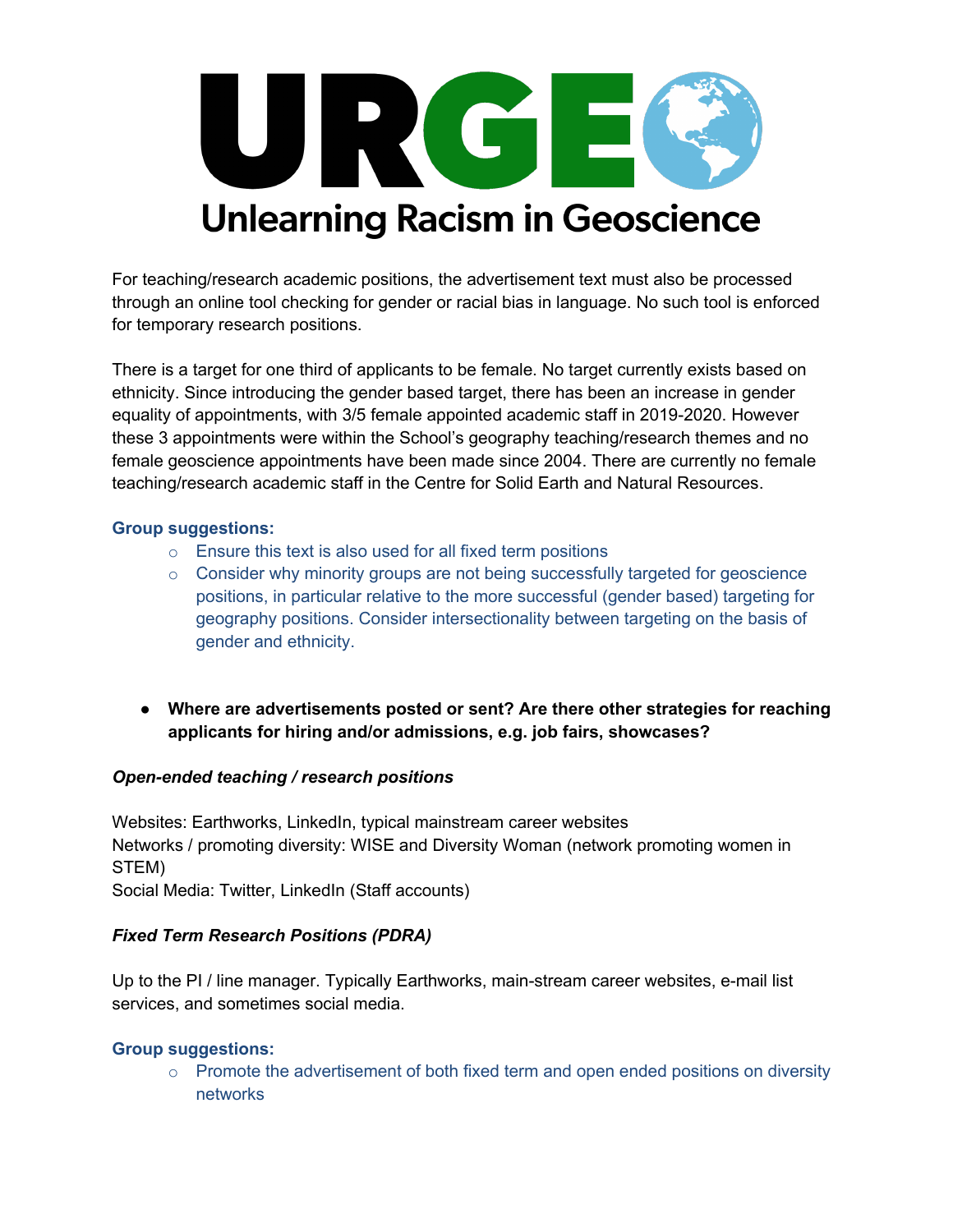

● **What are the requirements for an applicant, e.g. letters of recommendations, fees/test scores<sup>3</sup> /grades? Is providing any of these a potential barrier that could be further lowered or removed? Are there any problematic questions asked?**

Applicants for all academic (teaching/research and research only) positions must have references that can provide a letter of recommendation.

● **How are applicants/applications evaluated? Is that process and/or rubric4,5 public? What kind of biases are introduced in this process and what strategies are used to address these, e.g. removing applicant names?**

### *Permanent teaching / research positions*

There are scoring matrices (not made public) for the first and second stage interviews. The second matrix does not completely decide the final appointment.

Applicants are evaluated in the following stages: *Shortlisting*

• A panel decides on a shortlist of around 10 people

*1st stage interviews*

- Applicants give a 10 minute presentation and a 30 minute interview
- Interview questions / answers are completely value based, not involving academic performance metrics etc.
- Panel discusses pros / cons of each applicant without ranking or shortlisting. After 24 hours to reflect the panel confidentially email score sheets and opinions to the HoS.
- All interviews are conducted on the same day.
- HoS decides who continues to the 2<sup>nd</sup> stage, but decision is reviewed by the panel 2<sup>nd</sup> stage interviews
	- Applicants have an informal chat with HoS (not assessed in any way)
	- Applicants give a 30 minute presentation to the school, with the first 5 minutes accessible to undergraduates
	- An undergraduate representative collects feedback and forwards to HoS
	- A staff representative or staff member external to the school collects staff feedback to forward to HoS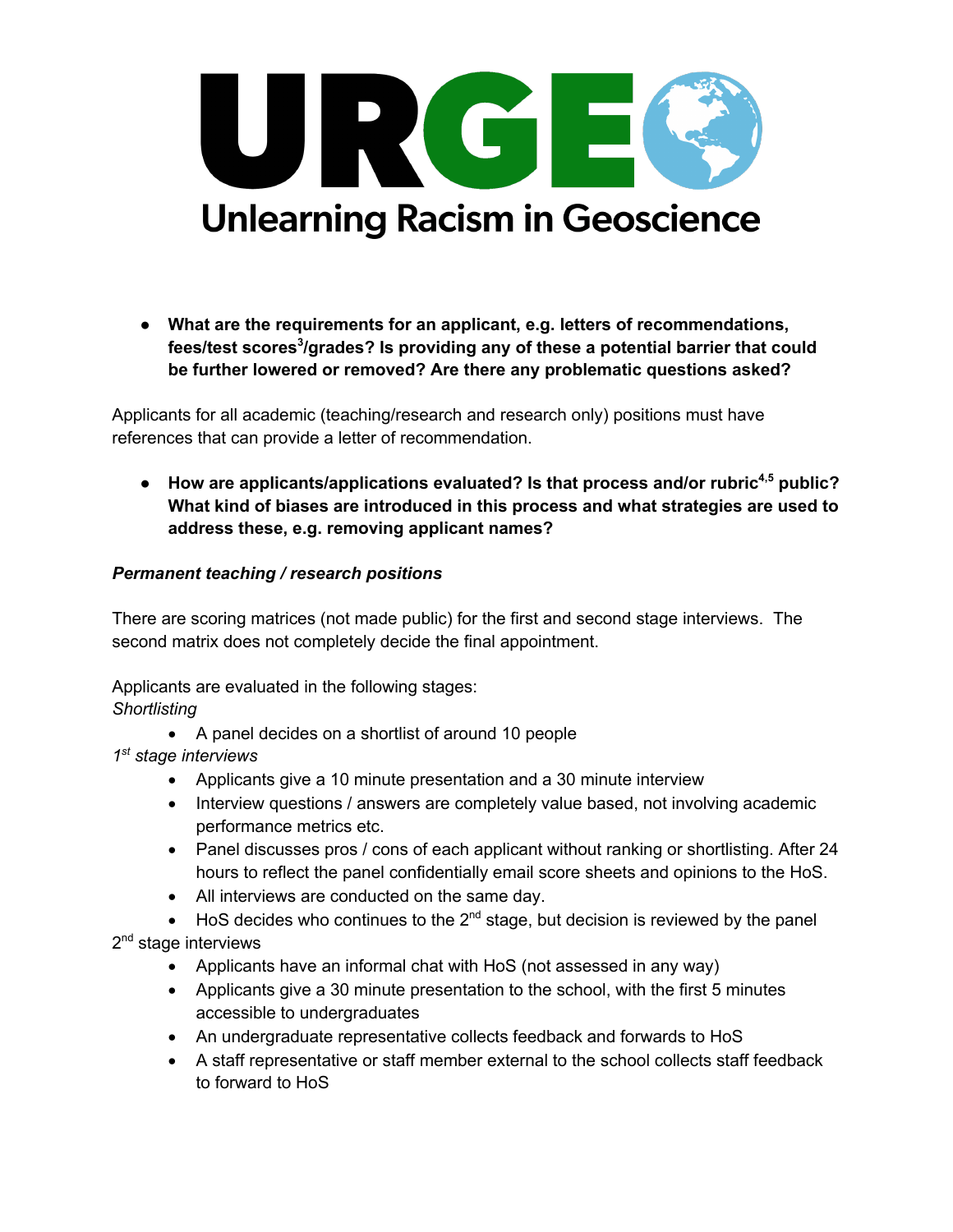

- Applicants a second interview, where questions are still mainly values based but can touch on research plans and performance.
- The panel again follow a process of reflecting for 24 hours before sending feedback to the HoS
- Final decision is made by the panel, who come to consensus through a long process of meeting and deliberation potentially lasting 2-3 days

### **Group suggestions:**

- o To promote the acceptance of job offers and staff retention, introduce measures specifically aimed at introducing applicants to the School and University to make them feel like they will be welcomed and / fit in (e.g. invitations to school seminars)
- $\circ$  Ensure all panel members have recently participated in implicit bias training
- $\circ$  Consider the influence of panel fatigue during long interview/deliberation processes (i.e. having an entire day of interviews) in introducing bias
- $\circ$  Open every panel meeting with a reminder of the goal/mindset, and encourage all panel members to challenge potential instances of group think.

### *Fixed Term Research Positions (PDRA)*

The process and final decision is up to the line manager / PI. There is no formal scoring matrix. The decision must be based on documented notes. There are no formal processes to reduced bias, aside from guidelines highlighting discriminatory behavior to avoid and general anti-bias training all staff must take. There are no procedures to ensure gender or ethnicity balance / representation in the shortlist. At least one member of the search panel will have taken a training course in how to chair interview panels. This course includes a strong focus on implicit bias training.

### **Group suggestions:**

- $\circ$  Ensure all panel members have recently participated in implicit bias training and read anti-bias interview guidelines on intranet
- o Promote panel diversity by including BAME, female and non-research or external staff
- o Setting diversity targets for applicants
- $\circ$  Open every panel meeting with a reminder of the goal/mindset, and encourage all panel members to challenge potential instances of group think.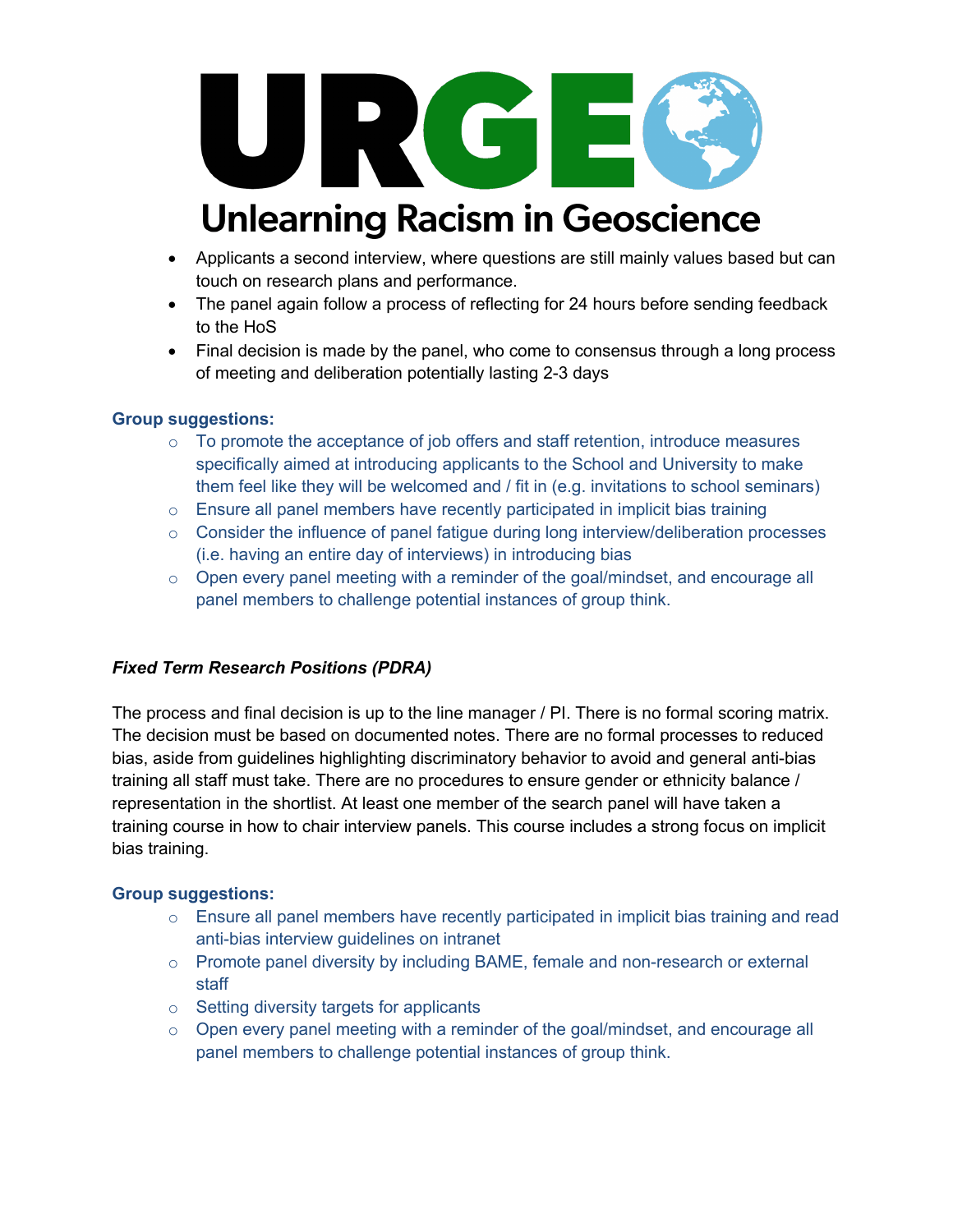

● **Who is on selection committees and who makes the final decisions? Who interacts with the applicants?**

### *Permanent teaching / research positions*

Shortlist panel – HoS, director of research, director of learning / teaching, research centre heads

Both interview stages – HoS, director of research, director of learning / teaching, staff with other leadership positions (e.g. director of research) and sometimes a staff member external to the school (always for Grade 7 and above). The panel can change between the interview stages, to gain a range of opinions.

The HoS interacts with applicants, before and during the interview process. Applicants also have opportunities to meet School staff during the second interview stage.

A new measure to be implemented as part of the 'Strategic Equality Plan' will be a universitywide pool of BAME staff volunteers, who will be given the opportunity to join interview panels. Interviews without a BAME staff member will still proceed if there are no volunteers.

### *Fixed Term Research Positions (PDRA)*

Two to three people, completely chosen by the PI / line manager. Guidelines recommend the Head of School and Line Manager, though both can be replaced by a 'nominated representative'. The third interviewer is another staff member senior to the post and must be an administrative staff for administrative or technical roles and external to the school for teaching and research or management positions. The recruiter is the PI / line manager.

● **Has your hiring and/or admissions process been evaluated by outside consultants? What is the process for changing it?**

The university is currently implementing the 'Strategic Equality Plan' in internal consultation with the Race Equality Steering Group and staff networks (BAME, Carers and Families, Disability, LGTB+, Welsh language). Unclear that there has been any external consultation.

● **Has your university or company implemented or considered strategies like cohort hiring, mentoring, dual career support and partner hires, re-visioning your work culture, or other considerations outlined in "Leveraging Promising Practices"<sup>6</sup> ?**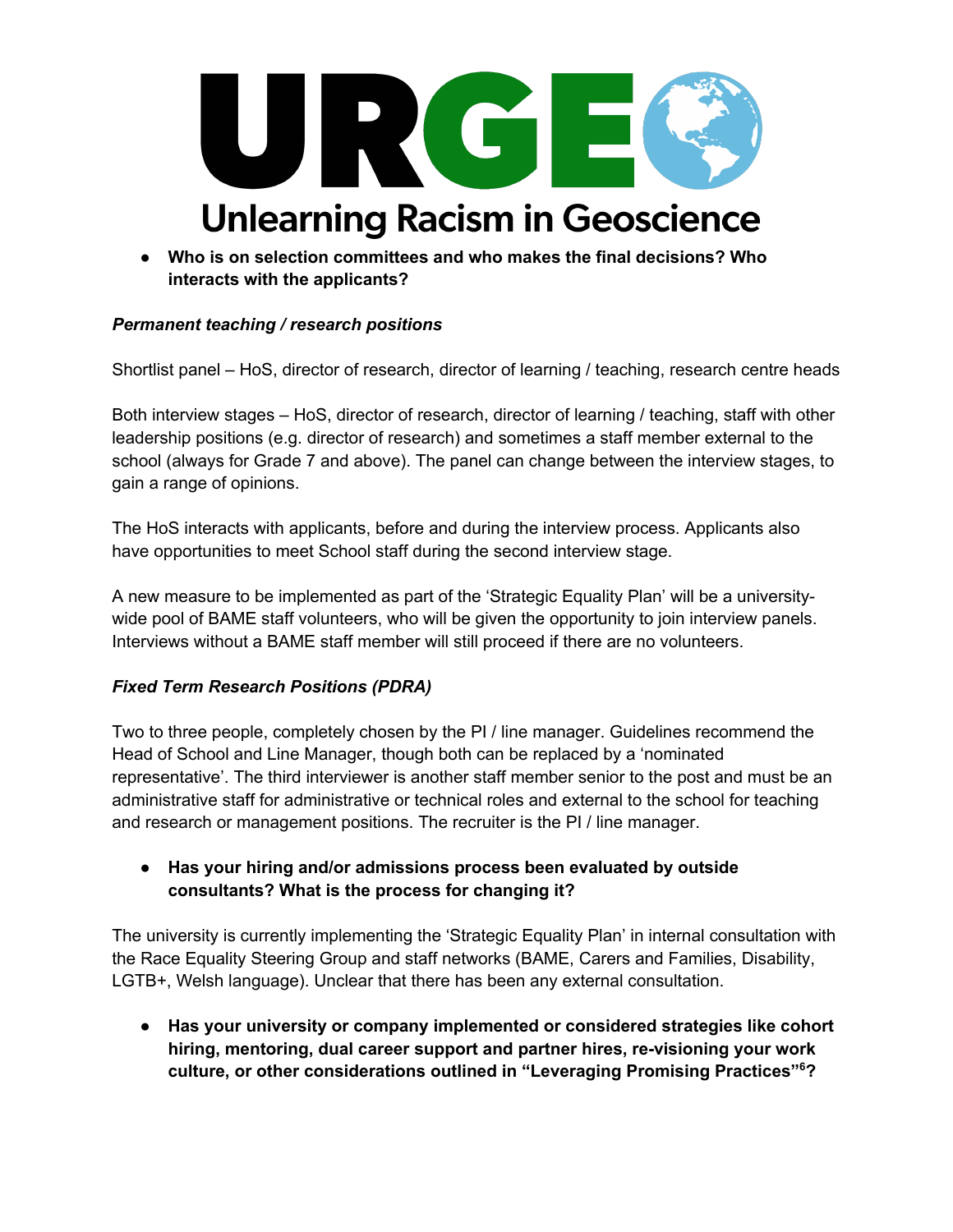

All staff mentors should be assigned School mentors. The School PDRA network has reported that in practice this isn't always implemented.

Exemplar Job Description (Open-ended T&R)

#### **£33,797 - £40,322 per annum (Grade 6) Vacancy Number: 10432BR**

As part of an on-going programme of investment and development, the School of Earth and Environmental Sciences, Cardiff University is seeking to appoint a lecturer in Geospatial Science.

You should share our passion for high quality research-led teaching and be able to contribute to a range of undergraduate and postgraduate teaching in geospatial science, with a focus on geographic information science (GIS) and spatial data science, and their application to earth and environmental sciences. Willingness to teaching a GIS applications course for non-specialists is strongly desired. You will also supervise MSc and PhD thesis students.

The successful candidate must develop and sustain an internationally recognised, externally funded interdisciplinary research programme in the area(s) of; GIS, spatial analysis of physical earth and environmental processes, spatial statistics, or geo-visualisation - each at scales ranging from the local to global. We are seeking candidates who complement our current research programme and who are able to integrate across existing areas of expertise. Current areas of research interest in the school at large include tectonics and structural geology, natural resource exploration, marine science, climate/environmental change, hydrology and hydrogeology, high-latitude and montane environments, and environmental/geohazards and their impacts.

You will join our lively and dynamic School which is internationally-recognised for its research and teaching. You will have an excellent academic research record, including quality peer-reviewed publications and the proven ability to secure external funding to support your research.

The School of Earth and Environmental Sciences is committed to promoting equality and diversity, including the Athena SWAN charter for promoting inclusive working practices in STEMM subjects in higher education. We particularly welcome applications from Black, Asian and Minority Ethnic (BAME) and women candidates as BAME and women are currently under-represented within the School. Appointment will always be made on merit.

This is a full-time post (35 hours per week). The post is available immediately and is open-ended.

For informal enquiries, please contact Professor Ian Hall, Head of School, Email: EarthHos@cardiff.ac.uk or Dr Jenny Pike, Director of Learning and Teaching, Email: Pikej@cardiff.ac.uk

For further details about working in Cardiff University please contact Briony FitzGerald, email: FitzgeraldB1@cardiff.ac.uk

More information on the School of Earth and Environmental Sciences: https://www.cardiff.ac.uk/earthenvironmental-sciences

#### **Important Notes:**

Applications can only be accepted via the online system.

#### **Closing date: Tuesday 16 February 2021.**

This post has previously been advertised to employees of Cardiff University only. We now invite external applications.